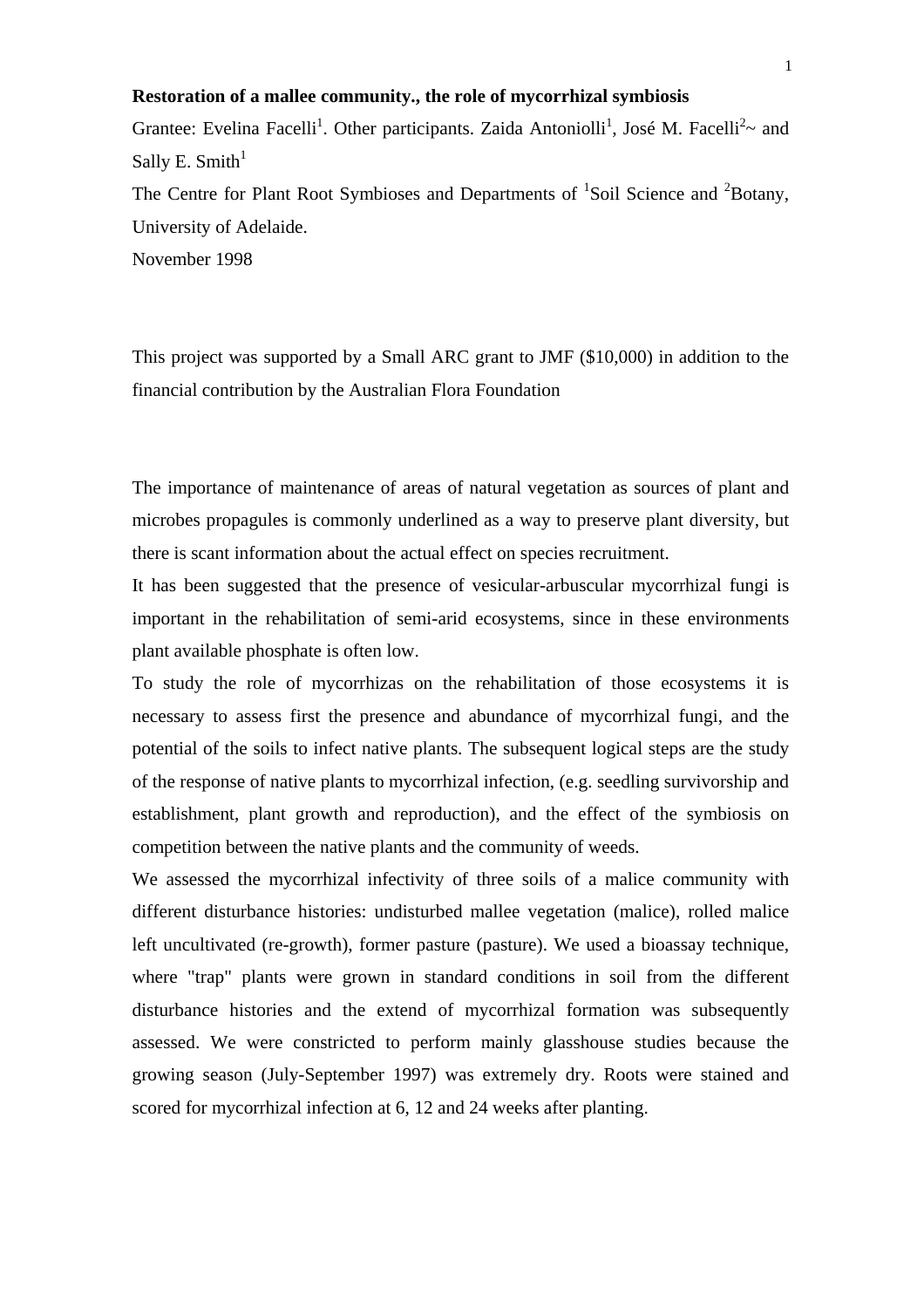Although the study of the population of sporulating fungi was not originally included in the project, we considered it important to complete the assessment of the soils infectivity, we thus took samples of soil from each core at 12 and 24 weeks, and separated the spores using a wet sieving - sucrose gradient method.

The plants used as "trap" were E*ucalyptus incrassata, Acacia calamifolia, Danthonia caespitosa* and *Trifolium subterraneum* 

The percentage of root length infected by mycorrhizal fungi varied with the species and the type of soil (Fig. 1). It generally increased with time (Fig. 1).

We also found a clear difference in the species of sporulating fungi between the sites (Table 1).

We initiated as well pot cultures using the species listed above as trap plants. Inoculum from these pot cultures (soil containing spores and roots infected with wild fungi) will be used in further field and glasshouse experiments, Meanwhile, we have succeeded in inoculating *E incrassata* and *A. calamifolia* with a cultivated fungus (*Glomus intrarradices).* This fungus will be used in our next glasshouse experiments to study to what extent mycorrhizal infection affects competition between the community of weeds from the pasture site and the dominant native plant species.

This project provided basic information for the development of more extensive studies on mallee restoration and for the understanding of the biology of native species.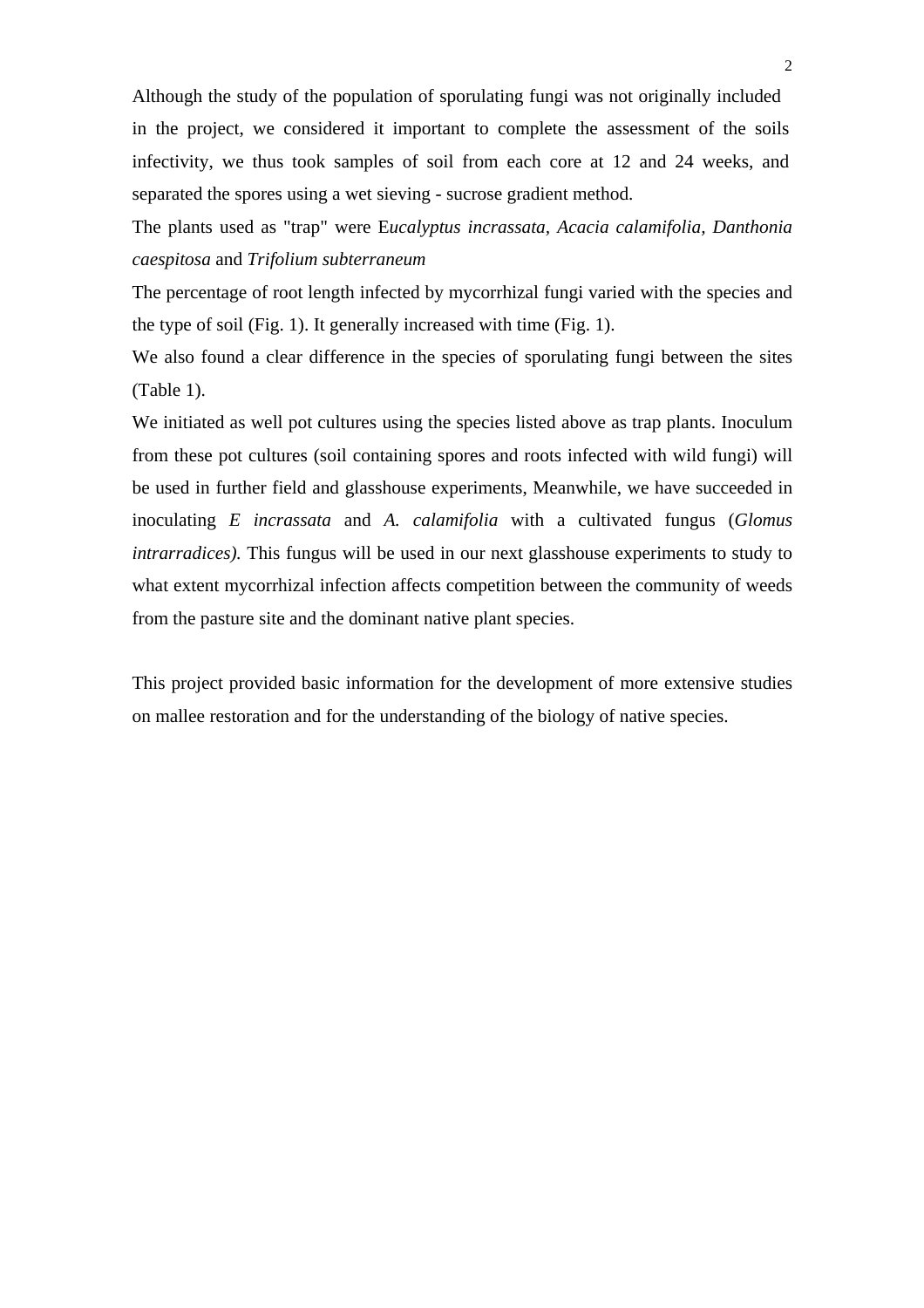

Figure 1. Percentage of root length infected with mycorrhizal fungi of plants of *Eucalyptus incrassata, Acacia calamifolia, Danthonia caespitosa and Trifolium subterraneum* grown in mallee soils with different disturbance- mallee (undisturbed vegetation) clear columns, re-growth (malice rolled and left uncultivated) dark grey columns, and pasture (20 years since last cultivation) light grey columns. Data are means of transformed percentage of infection (arcsin (sqrt ratio)) plus SD,  $n = 10$ .